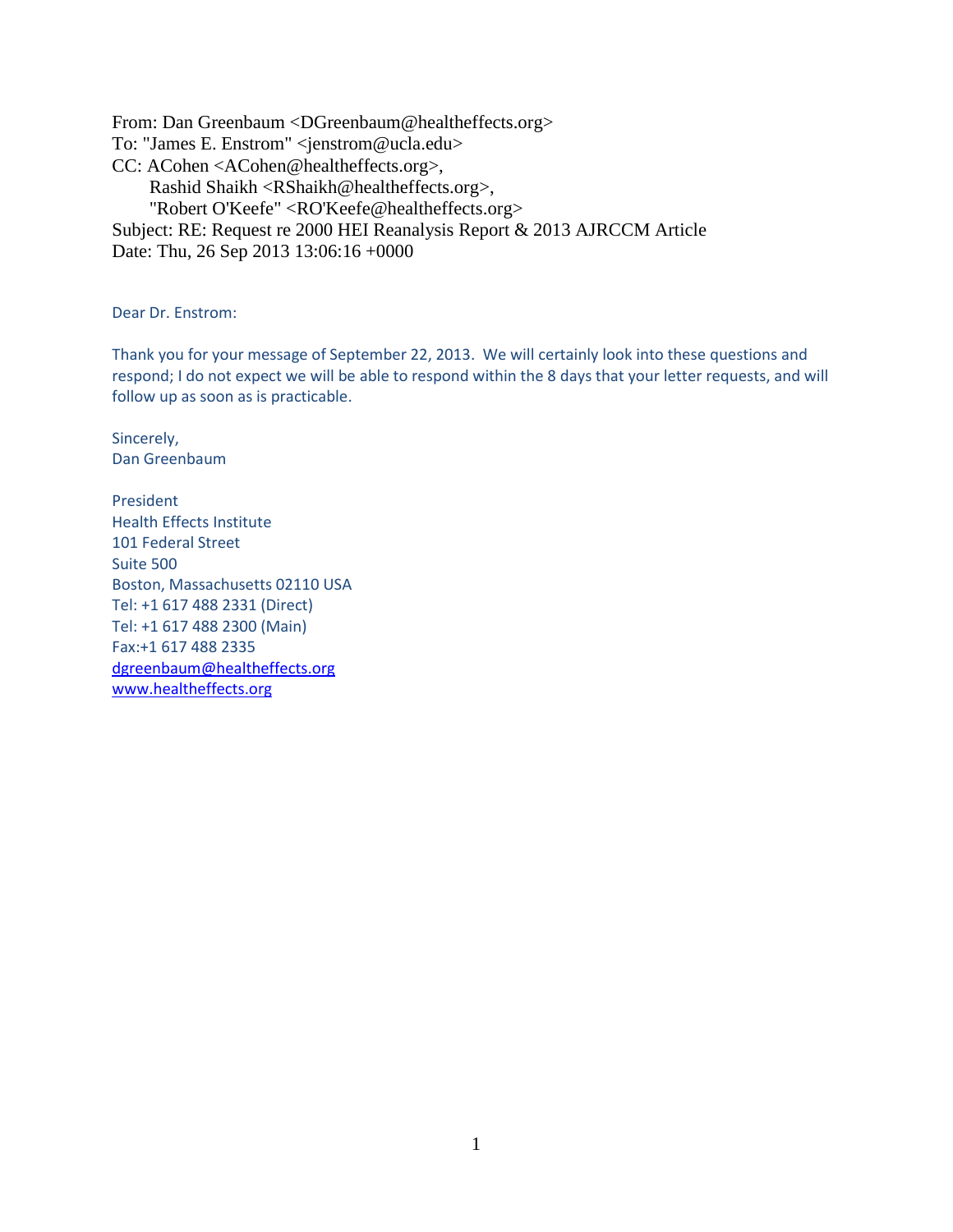**From:** James E. Enstrom [mailto:jenstrom@ucla.edu] **Sent:** Sunday, September 22, 2013 8:42 PM **To:** Dan Greenbaum **Cc:** ACohen **Subject:** Request re 2000 HEI Reanalysis Report & 2013 AJRCCM Article

September 22, 2013

Daniel Greenbaum, President Health Effects Institute 101 Federal Street, Suite 500 Boston, MA 02110-1817

Dear President Greenbaum,

I am writing as a follow-up to your September 22, 2010 email message [\(http://www.scientificintegrityinstitute.org/Greenbaum092210.pdf\)](http://www.scientificintegrityinstitute.org/Greenbaum092210.pdf). On August 15, 2013 I proposed to Susan M. Gapstur, Ph.D., American Cancer Society Vice President of Epidemiology Research Program, a collaborative analysis focusing on the relationship of fine particulate air pollution (PM2.5) and mortality in the ACS CPS II cohort. I proposed that this analysis be done in accord with the ACS Cancer Prevention Studies Data Access Policies and Procedures [\(http://www.cancer.org/acs/groups/content/@research/documents/document/acspc-039148.pdf\)](http://www.cancer.org/acs/groups/content/@research/documents/document/acspc-039148.pdf). Following a subsequent exchange of emails, I requested on September 16, 2013 that she alone perform the following three well-defined tasks by September 30, 2013:

1) Produce a table showing the mortality risk (MR) and 95% CI for PM2.5 each city in Figure 5 and Figure 21 of the 2000 Krewski HEI Reanalysis Report [\(http://pubs.healtheffects.org/view.php?id=6\)](http://pubs.healtheffects.org/view.php?id=6), as per my August 3, 2002 request to Dr. Aaron Cohen of HEI [\(http://www.scientificintegrityinstitute.org/Cohen080902.pdf\)](http://www.scientificintegrityinstitute.org/Cohen080902.pdf) and my September 13, 2010 request to Daniel Greenbaum of HEI [\(http://www.scientificintegrityinstitute.org/Greenbaum092210.pdf\)](http://www.scientificintegrityinstitute.org/Greenbaum092210.pdf). My requests to HEI and others have gone unanswered for over 11 years, in spite of the fact that the results I am seeking have been available for over 13 years. If you cannot locate the original Figure 5 and Figure 21 calculations, please redo them immediately using the same methodology specified in the 2000 Krewski HEI Reanalysis Report.

2) Using the same CA CPS II data and programs that were used to calculate the relative risk (RR) results for 1982-2000 presented in your September 1, 2013 AJRCCM paper, please calculate a RR and 95% CI for total (all cause) mortality for two follow-up periods, 1982-1989 and 1990-2000, for the PM2.5 LUR, NO2 LUR, and Ozone IDW models in Table 4, for the three two-pollutant models in Table 5, and for the California, National Level, and Los Angeles Only models in Table 6.

3) Based on the evidence from Tasks 1) and 2), state whether you still agree that the following two concluding statements in your September 1, 2013 AJRCCM paper accurately describe the totality of the CPS II-based findings on the relationship between PM2.5 and total mortality in California: "Using the first individualized exposure assignments in this important cohort, we